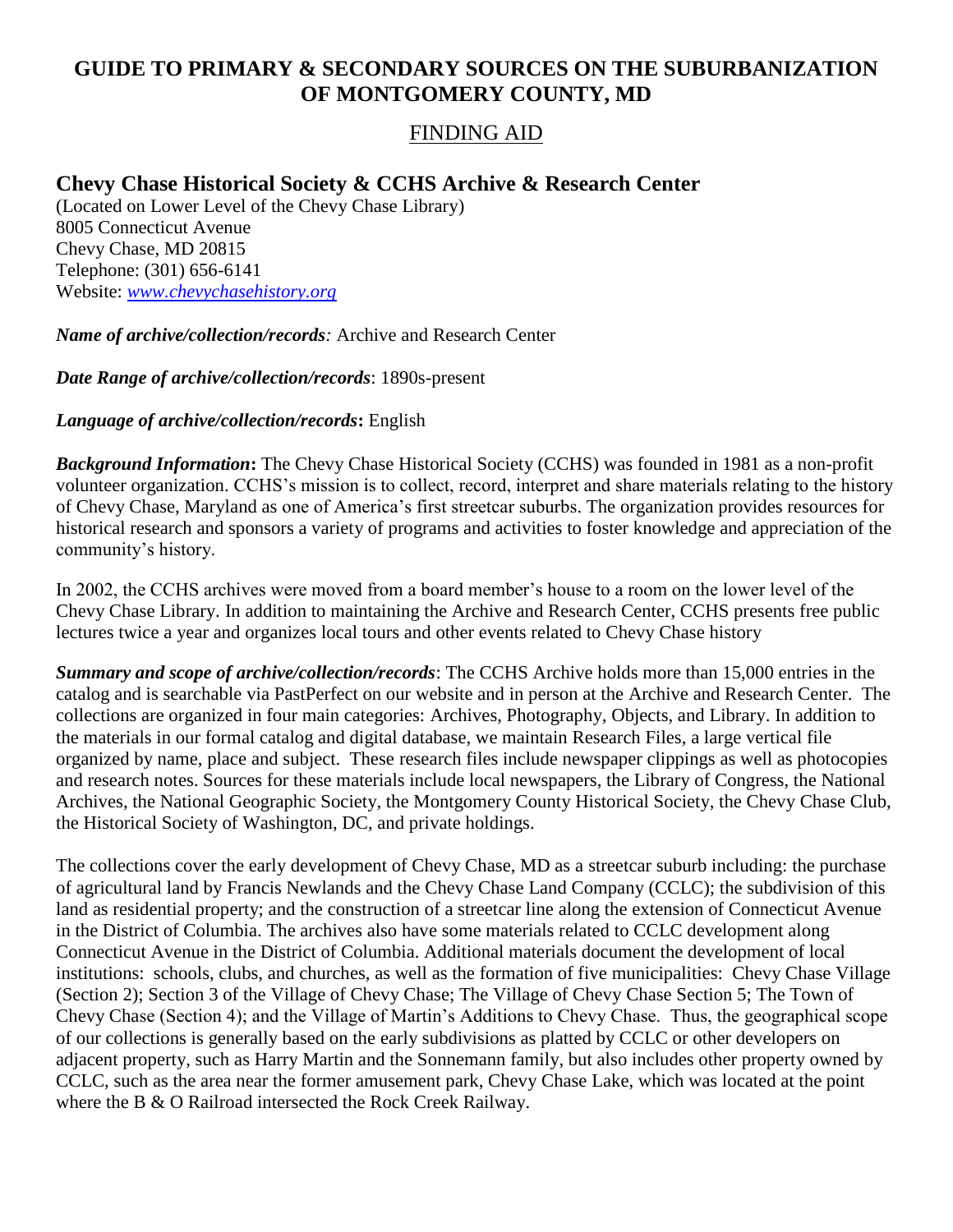- a. **The CCHS Oral History Project Collection** Has more than 100 transcribed oral history interviews with Chevy Chase residents
- b. **The CCHS Map Collection** Has more than 400 maps in the collection, including bound atlases as well as street, plat and subdivision maps.
- c. **The CCHS Architectural and Engineering Plan Collection** Among the most treasured holdings are architectural plans by noted architects such as Leon Dessez and early drawings and plans by Nathan Barrett, landscape architect.
- d. **The Julie Rude Thomas Collection of Chevy Chase History** This collection includes a variety of documents donated by long-time Chevy Chase resident and former CCHS board member Julie Rude Thomas. Of special interest are a collection of early postcards, including those produced by Chevy Chase resident Minnie Brooks. The collection also includes yearbooks, promotional materials, scrapbooks and ephemera related to Chevy Chase Junior College, formerly known as Chevy Chase Seminary, and now the National 4-H Conference Center.
- e. **The CCHS House History Collection** The house history files cover more than 300 homes and are arranged by street, ranging from Aspen Street to Woodside Place. Some have just a few documents, but more than fifty include copies of deeds and detailed information about former owners and occupants.
- f. **The Photography Collection** -- Has over 10,000 photographs of people, places and events in Chevy Chase from the 1890s to the present. These include images of the local landscape at different moments in history, showing agricultural fields, old streets, and historic houses. Family photographs provide historical information about everyday life, as well as the celebration of special events – graduations, weddings, special awards, etc. Photographs from local churches, clubs and schools document community activity. CCHS has received generous donations of photographs from many current and former residents, but we are particularly grateful for the donations of the late Robert A. Truax, noted local historian.
- g. **The Object Collection** The object collection includes a variety of artifacts: milk bottles from Chestnut Farms, police badges, spikes from the streetcar tracks, as well as several paintings by Chevy Chase residents.
- h. **The Library Collection** To provide context for understanding all the documents, photographs and objects in our archive, we maintain a research library of books, pamphlets, magazines, DVDs and videos about Chevy Chase and Chevy Chase residents. These items are available for use at the Archive and Research Center.